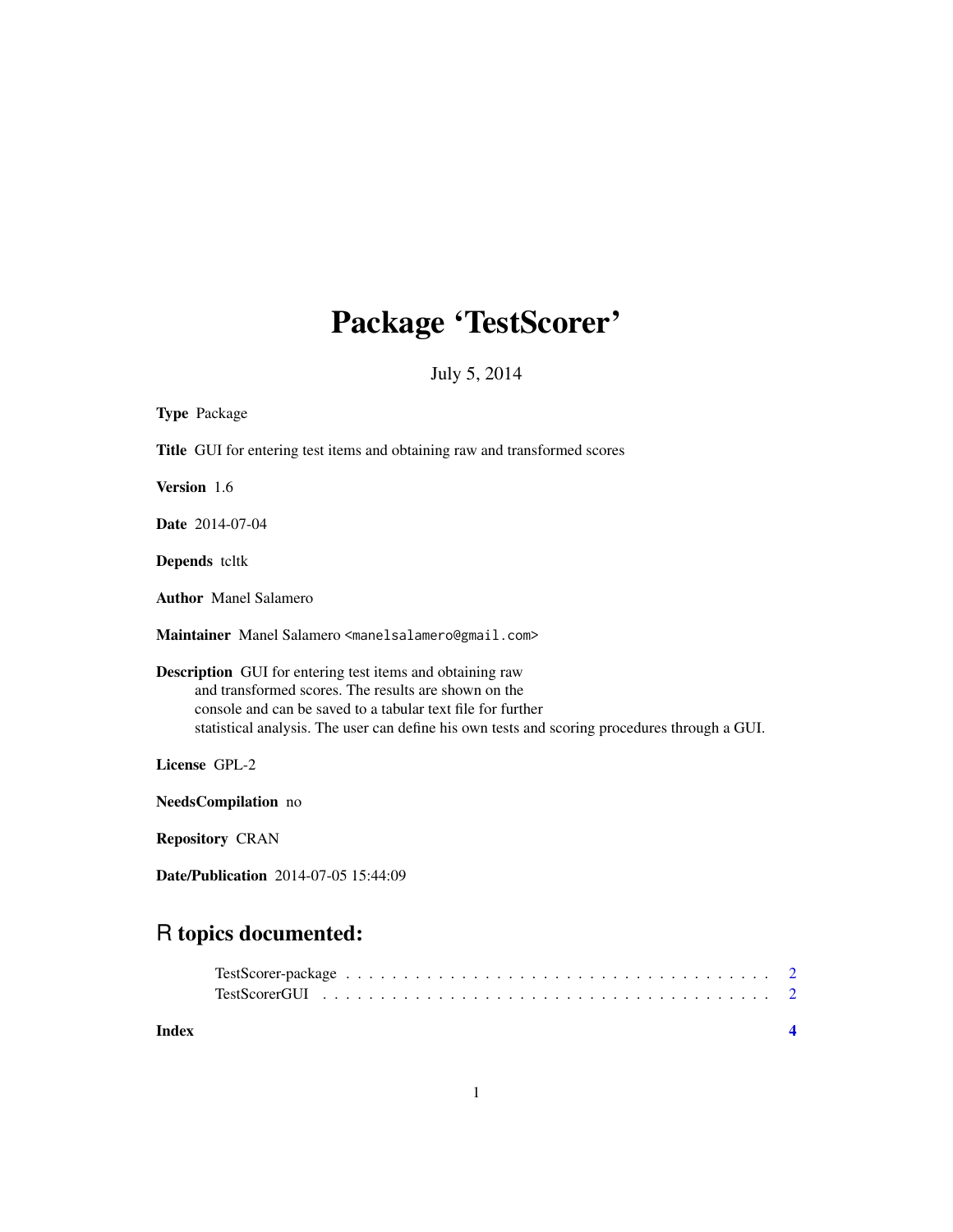<span id="page-1-0"></span>TestScorer-package *Scoring tests and questionnaires*

#### Description

The main function allows the user to introduce the items of a test or questionnaire and obtain raw and transformed scores of scales. Also allows adding new questionaire scoring instructions.

#### Details

| Package: | TestScorer |
|----------|------------|
| Type:    | Package    |
| Version: | 1.4        |
| Date:    | 2013-11-30 |
| License: | $GPI - 2$  |

Main function: [TestScorerGUI](#page-1-1)

#### Author(s)

Manel Salamero

Maintainer: Manel Salamero <manelsalamero@gmail.com>

<span id="page-1-1"></span>

| TestScorerGUI | Graphical user interface to score tests and questionnaires (raw and |
|---------------|---------------------------------------------------------------------|
|               | <i>transformed scores</i> )                                         |

#### Description

This function allows the user to introduce the items of a test or questionnaire and obtain raw and transformed scores of scales. Also allows adding new questionaire scoring directives.

#### Usage

TestScorerGUI()

#### Arguments

The function don not admit arguments.

#### Details

When first running the funcion a directory for scoring tests is created. Some tests examples and the document TestScorerInstructions.pdf are copied to the directory.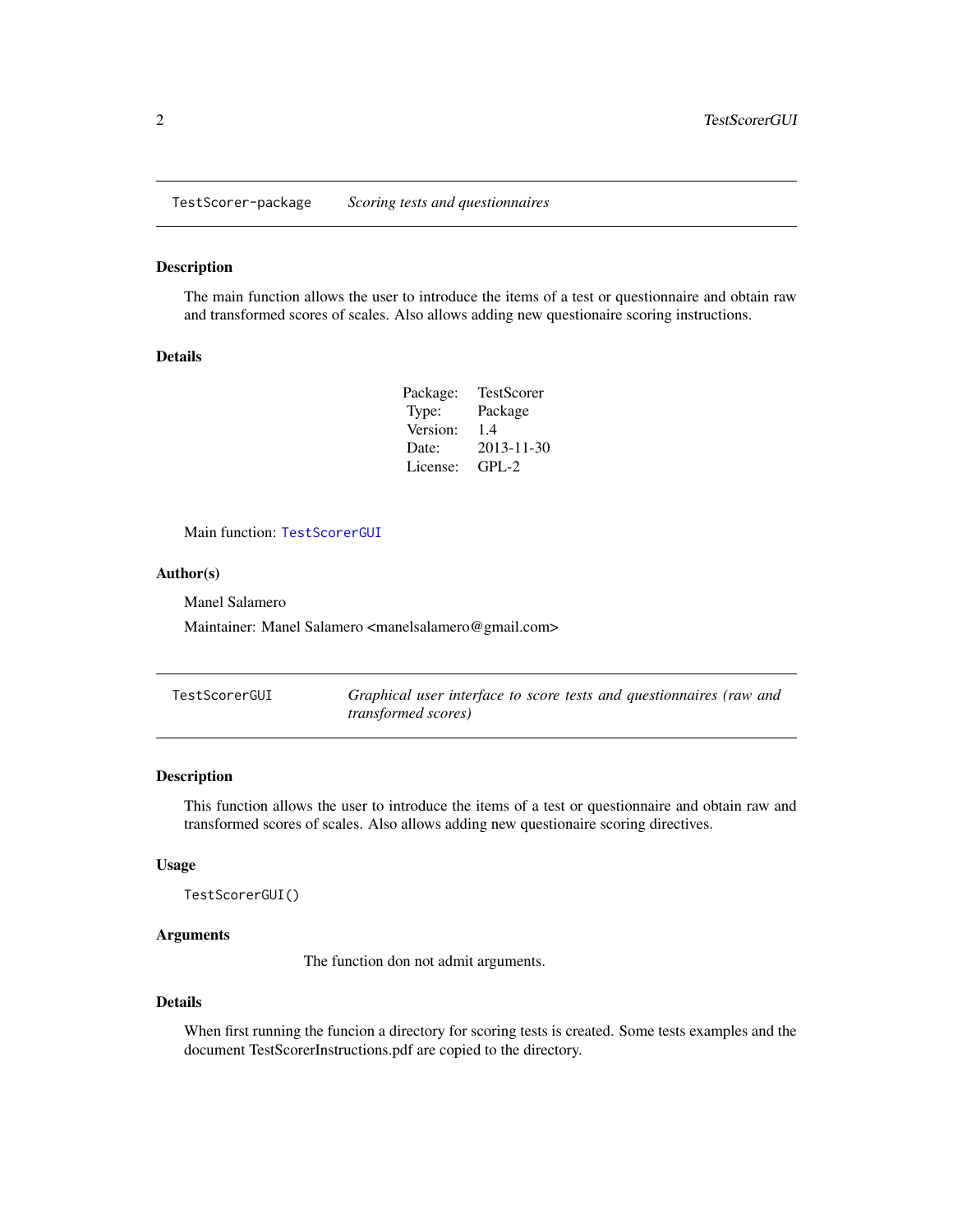### TestScorerGUI 3

## Value

No value is returned. The function is used for its side effects.

#### Note

See the document TestScorerInstruction.pdf. It explain the way of introducing and scoring the answers of a test and the procedure for creating new ones.

#### Author(s)

Manel Salamero

### Examples

## Not run: TestScorerGUI()

## End(Not run)